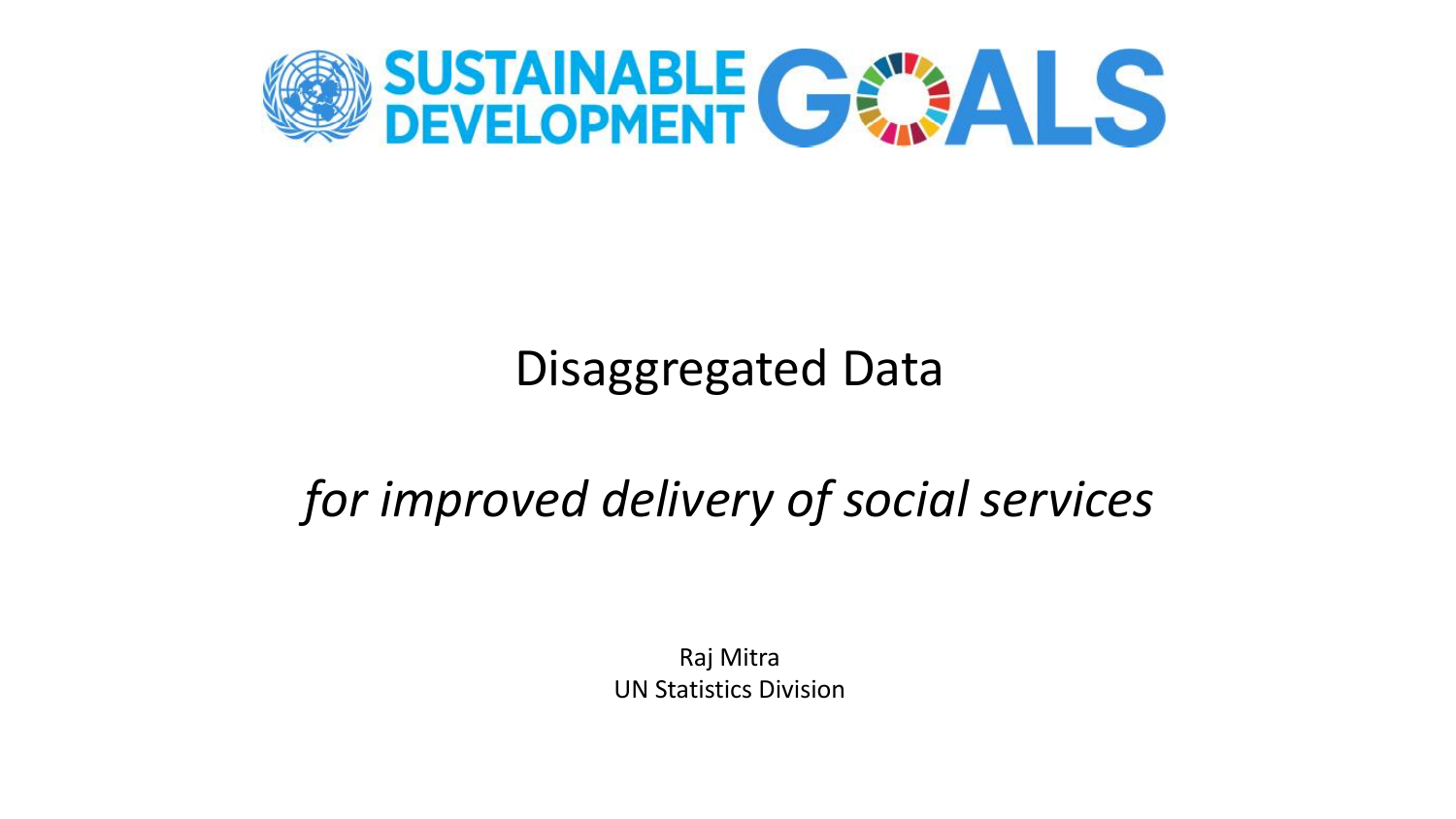Data are the lifeblood of decision-making and the raw material for accountability. Without high-quality data providing the right information on the right things at the right time; designing, monitoring and evaluating effective policies becomes almost impossible.

*A World That Counts: Mobilising a Data Revolution for Sustainable Development*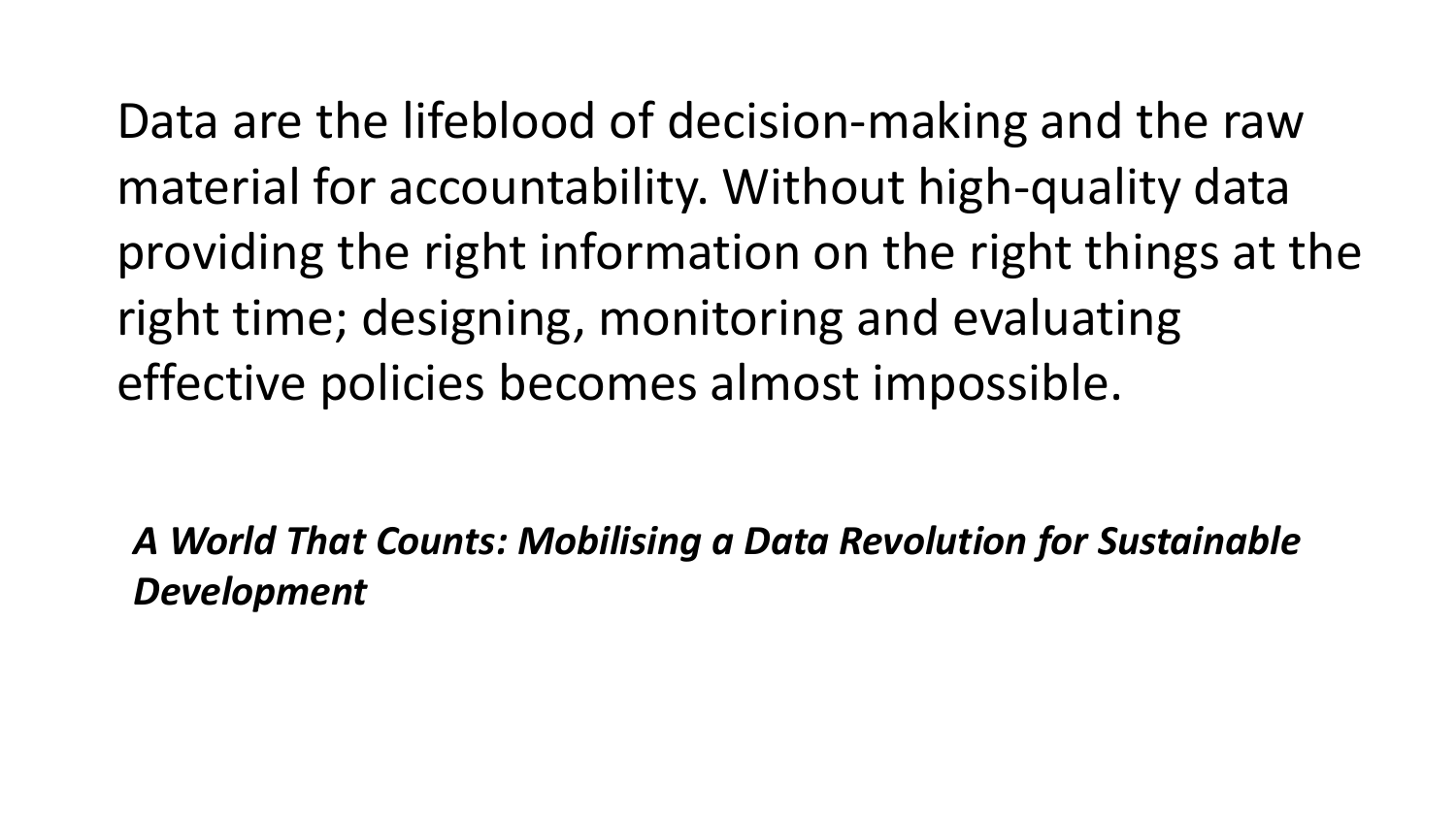## National Data and Statistical Framework



National Data Ecosystem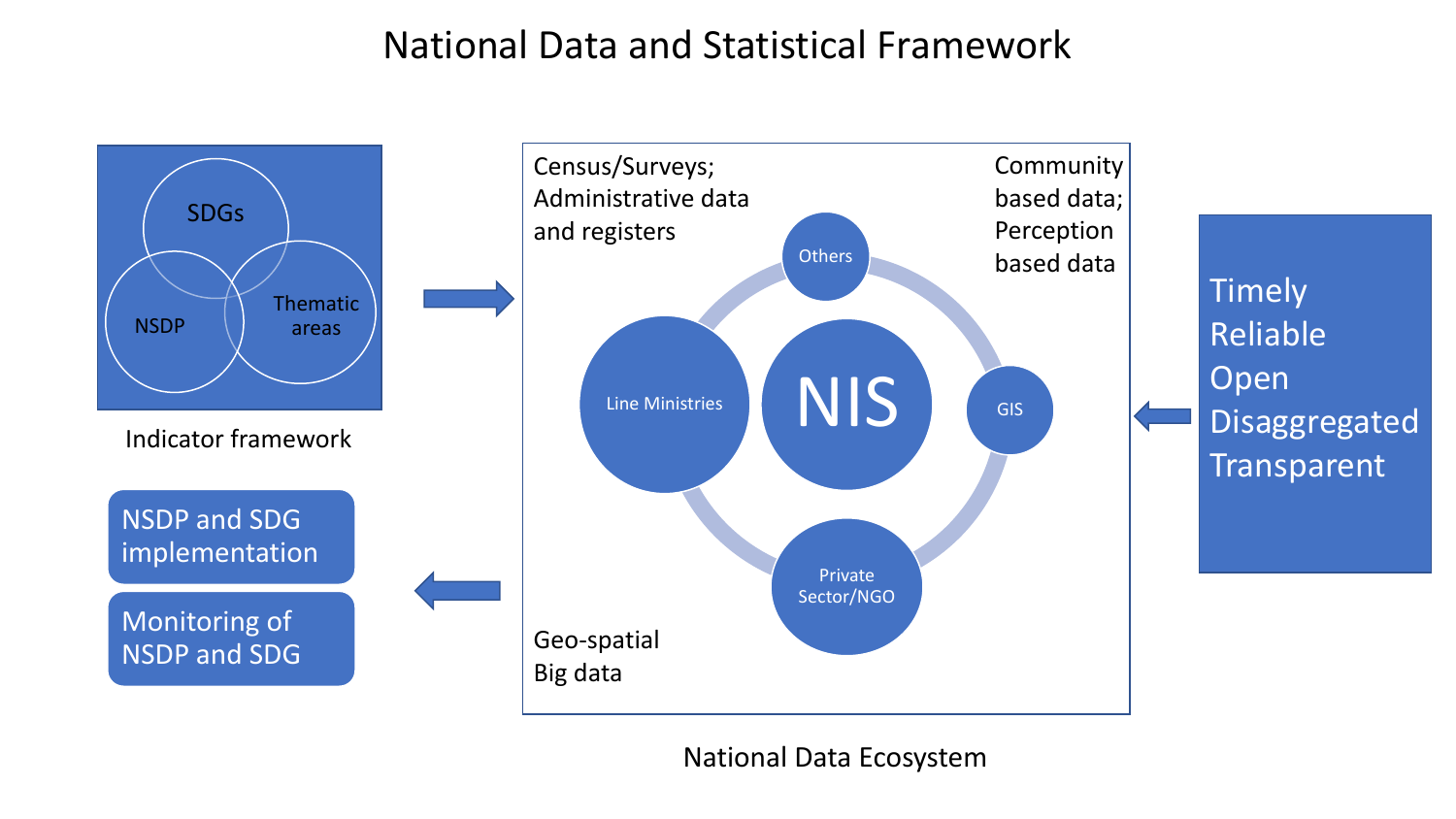Some important aspects related to disaggregation of data

| Purpose of disaggregation            | Formulating policy, Developing programme<br>strategy, Programme planning, Programme<br>implementation, Monitoring, Evaluation |
|--------------------------------------|-------------------------------------------------------------------------------------------------------------------------------|
| <b>Type of disaggregation</b>        | Sex, Age, Ethnicity, Disability, Income,<br><b>Migration status, Geography</b>                                                |
| Level of disaggregation              | National, Province/District/Municipality,<br>Sub-district/Town, Village and Community                                         |
| Periodicity of disaggregated<br>data | Yearly, Quarterly or monthly, Weekly or<br>daily, Real-time                                                                   |

*The nature of indicator and source of data will vary based on various combinations of above aspects*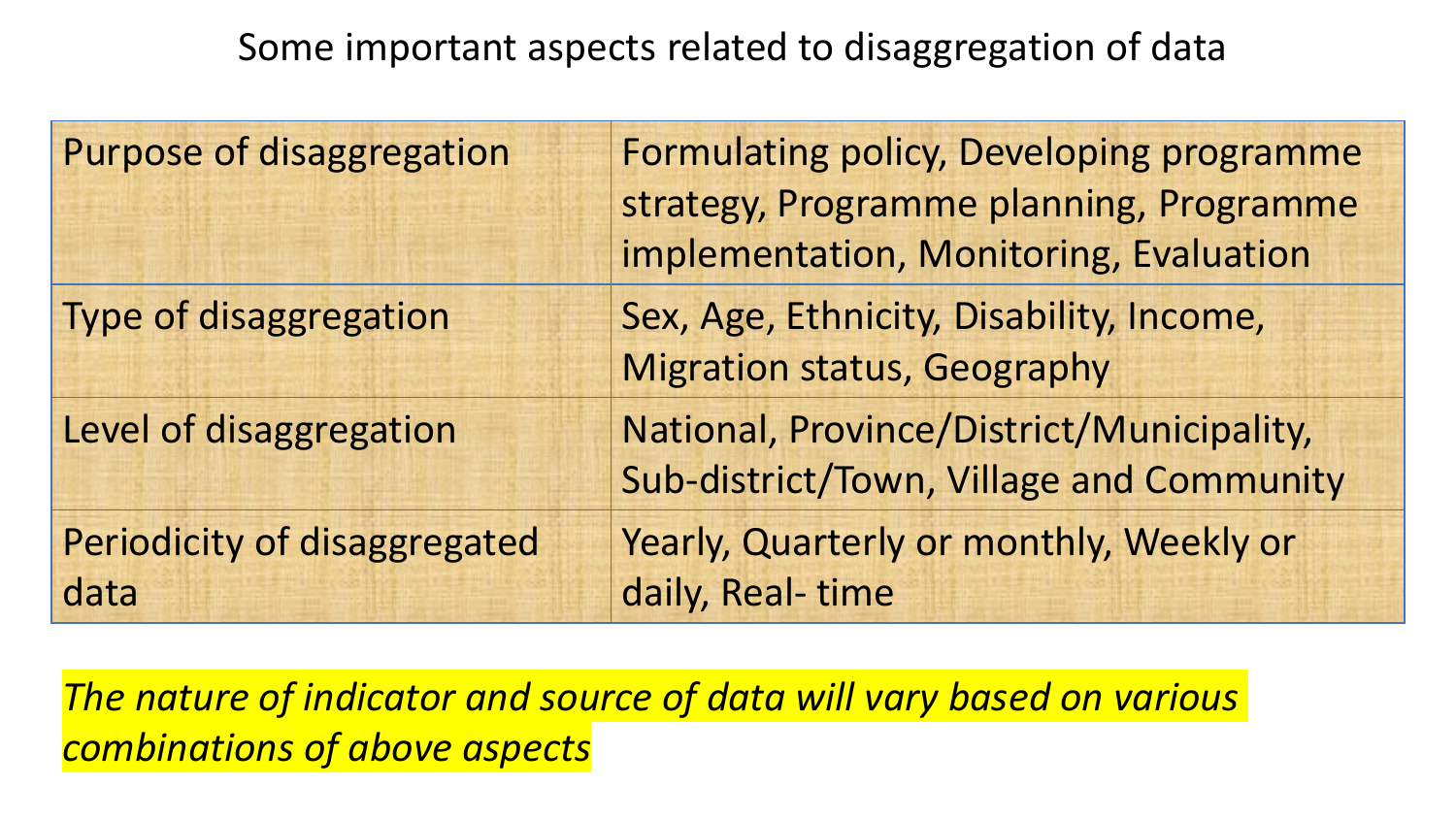### Key sources of disaggregated data

| <b>Possible source of</b><br>disaggregated data                                                                                                             | <b>Disaggregation by</b><br><b>characteristics</b>                                                     | <b>Disaggregation by</b><br>lowest of geography                                 | <b>Periodicity</b>                      | <b>Suitable for</b><br>type of<br>indicator | <b>Amenable to</b><br>compilation<br>of statistical<br>measures  |
|-------------------------------------------------------------------------------------------------------------------------------------------------------------|--------------------------------------------------------------------------------------------------------|---------------------------------------------------------------------------------|-----------------------------------------|---------------------------------------------|------------------------------------------------------------------|
| Census                                                                                                                                                      | Yes                                                                                                    | Yes                                                                             | Once 5 or 10<br>years                   | Impact,<br><b>Outcome</b>                   | Yes                                                              |
| <b>Household Sample</b><br>Survey                                                                                                                           | Yes                                                                                                    | No, mostly up to one<br>level below national                                    | Periodic, once<br>every 3 to 5<br>years | Impact,<br>Outcome,<br><b>Process</b>       | Yes                                                              |
| Administrative<br>records (can be a by-<br>product of an<br>administrative<br>system and also<br>include registers<br>maintained for<br>programme delivery) | Yes, depending on<br>characteristics of<br>the<br>household/populat<br>ion recorded in the<br>register | Yes, available in<br>disaggregated form,<br>often aggregated at<br>higher level | Weekly, daily,<br>real-time             | Output,<br>Process,<br>Input                | Not always,<br>challenge of<br>denominator<br>at lower<br>levels |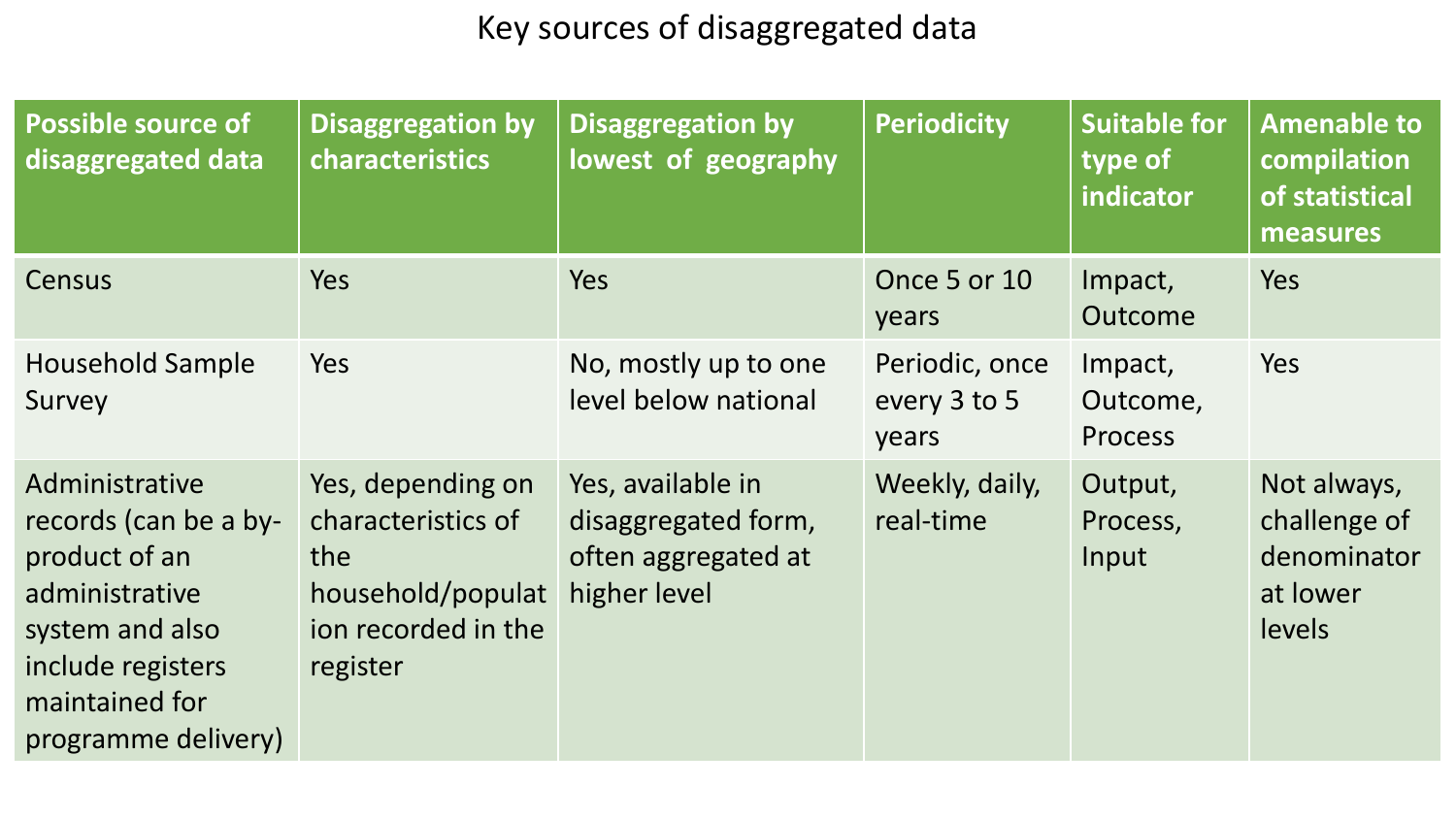## Disaggregation of data by geography

|               | <b>National level</b>       | • Statistics for policy, programme strategy and planning, monitoring<br>and evaluation<br>• Yearly,<br>• Impact, outcome, output, process and input level indicators<br>• Census, surveys and aggregated administrative registers and records     |
|---------------|-----------------------------|---------------------------------------------------------------------------------------------------------------------------------------------------------------------------------------------------------------------------------------------------|
| ccountability | Province or district level  | • Statistics and Data for policy (sometimes), programme planning,<br>monitoring<br>• Yearly, Quarterly, Monthly<br>• Outcome, output, process and input level indicators<br>• Census, surveys and aggregated administrative registers and records |
|               | Sub-district or lower level | • Data for programme implementation, monitoring<br>• Weekly, Daily, Real-time<br>• Output, process and input level indicators<br>• Administrative registers and records                                                                           |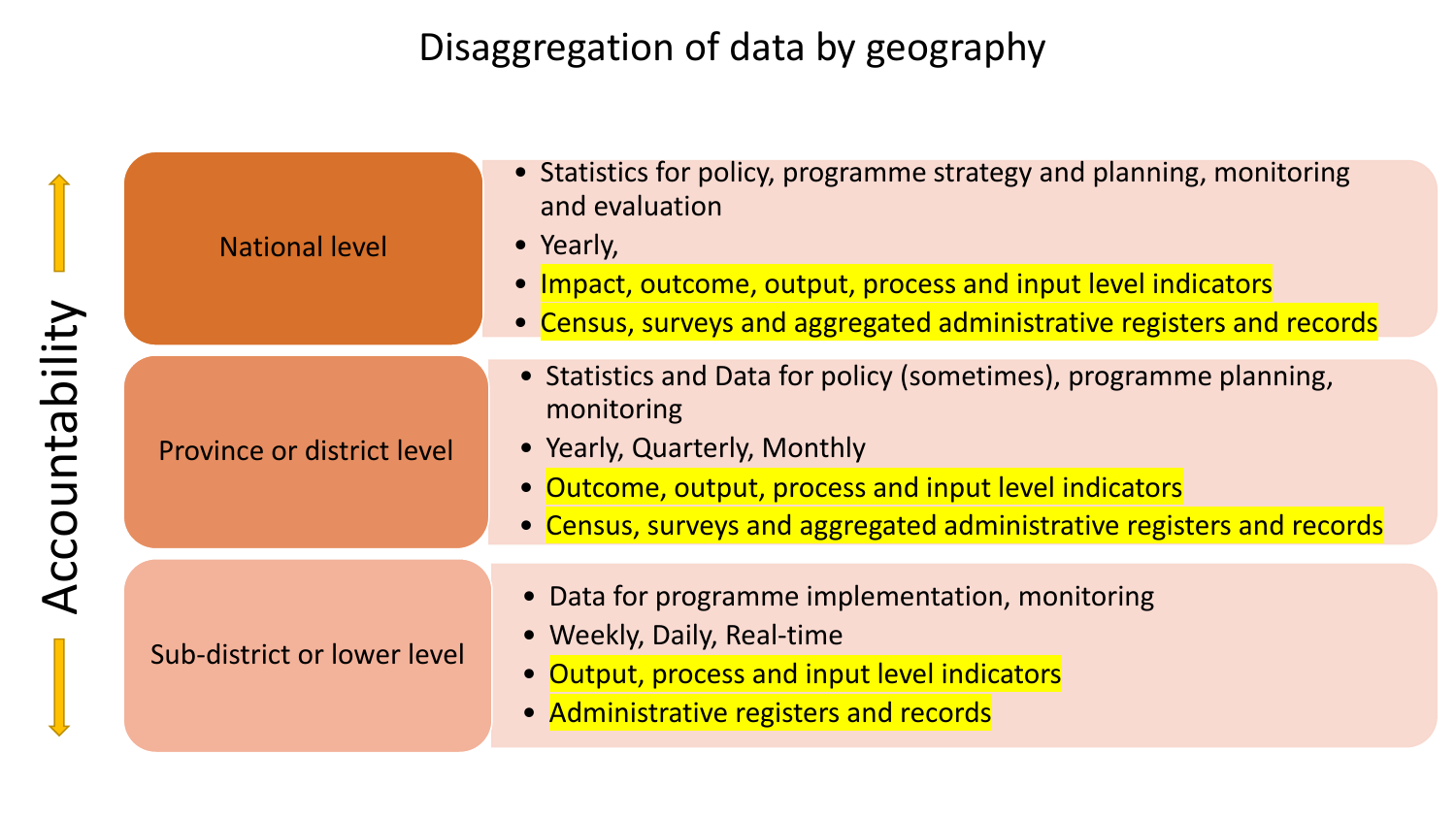## **Geographic granularity of data is key to reaching out to the most marginalized**

It is crucial to know 'where' they live

It is important to know 'how many' and in some cases can even extend to identifying the 'who'

Data generated at the local level need to be used locally for programme monitoring and interventions - this have to be available at real time for quick response

Data coming from Censuses and Surveys cannot foot the bill

Data from administrative sources need to be innovatively used and new data systems if required be developed for implementing programmes at local level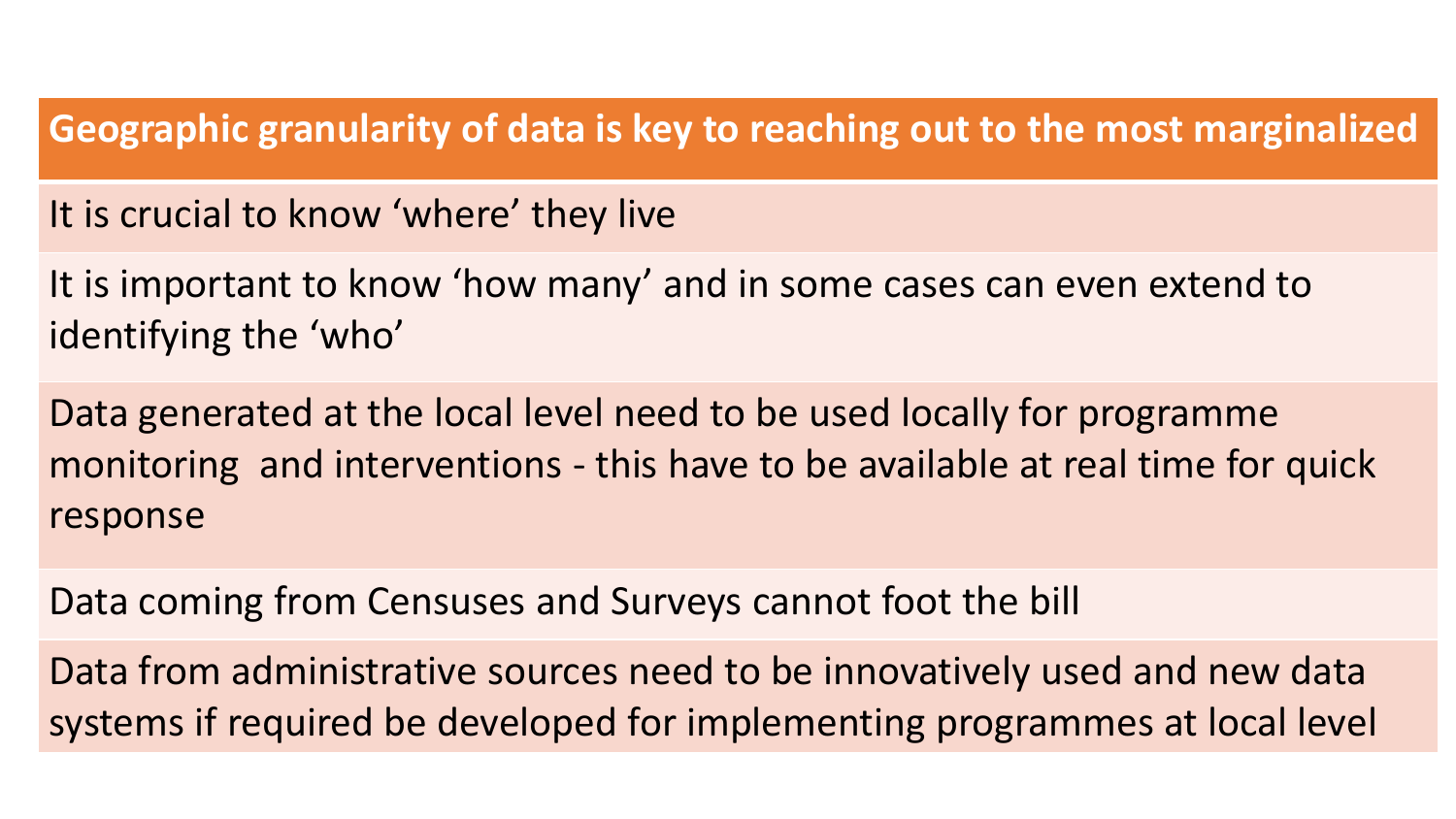#### **Programme - Improving enrolment of girls in secondary education**

| <b>Level</b>                       | Indicator                                                                                                                                                                                                                                                                             | <b>Sources</b>                     | <b>Remark</b>                                          |
|------------------------------------|---------------------------------------------------------------------------------------------------------------------------------------------------------------------------------------------------------------------------------------------------------------------------------------|------------------------------------|--------------------------------------------------------|
| <b>National</b>                    | Gross enrollment ratio (or attendance rate) by each district                                                                                                                                                                                                                          | Census,<br>Surveys,<br><b>EMIS</b> | $EMIS - issues of$<br>coverage and quality             |
| Province/District/<br>Municipality | Percentage of girls in secondary school going age enrolled in<br>secondary classes (or attending) by each sub-province/sub-<br>district/sub-city area<br>Percentage of schools that have separate functional toilets<br>for girls                                                     | <b>EMIS</b>                        | Compiled on half-yearly<br><b>basis</b>                |
| Sub-district/Town                  | Average daily number of girls attending secondary classes<br>out of the total girls enrolled in secondary classes for each<br>school every month<br>Number of schools where separate toilets for girls were<br>functional<br>Teachers absenteeism                                     | <b>EMIS</b>                        | Compiled on a monthly<br><b>basis</b>                  |
| Community                          | Daily number of girls attending secondary classes out of the<br>girls enrolled in the secondary classes in each school<br>Which girls have dropped out and why<br>Which teacher is a chronically absent for last month<br>Was the separate toilet for girls fully functional all days | School<br>record                   | Local school committee<br>reviewing data every<br>week |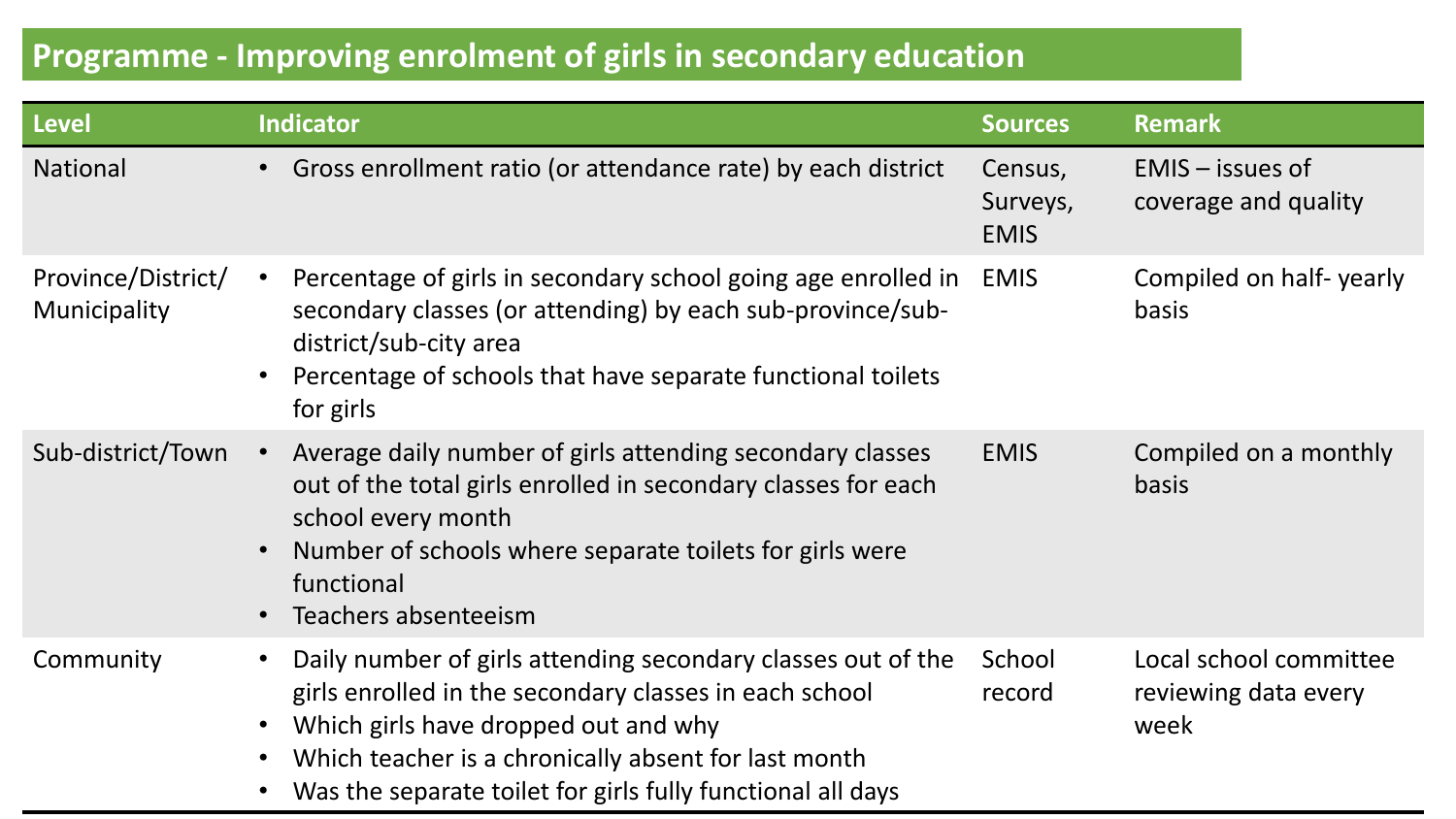## Anthony Banbury, Chief of UN Mission for Ebola Emergency Response\* UNMEER

http://www.aljazeera.com/news/africa/2014/

**The challenge is good information, because information helps tell us where the disease is, how it's spreading and where we need to target our resources**

**And unfortunately, we don't have good data from a lot of areas. We don't know exactly what is happening**

The system of collection of data on cause of death under the CRVS system has to be strengthened

A morbidity surveillance system need to be developed

By very nature these are systems that have the potential to provide real-time and geographically granular data